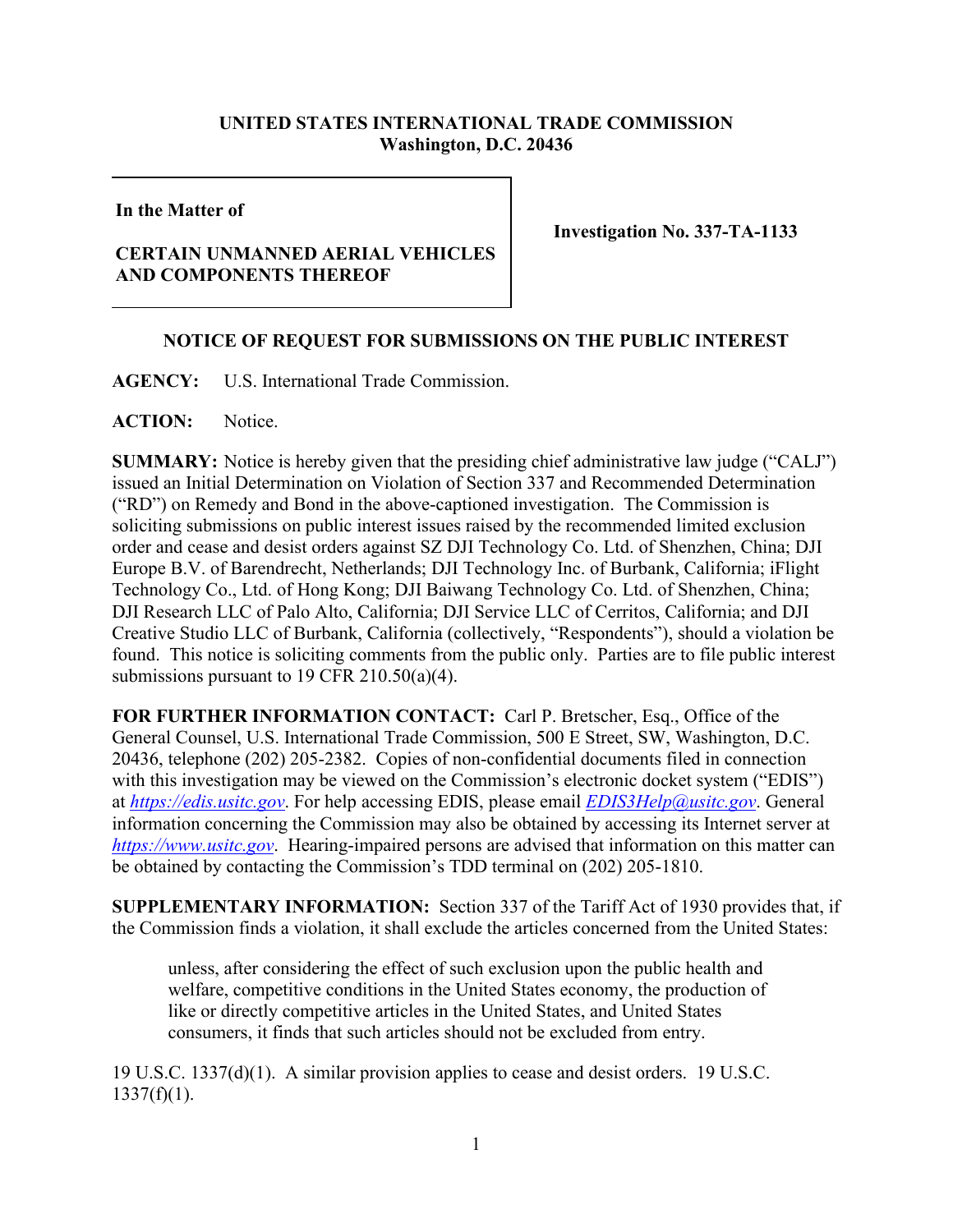The Commission is soliciting submissions on public interest issues raised by the recommended relief should the Commission find a violation, specifically, a limited exclusion order directed to unmanned aerial vehicles and components thereof and cease and desist orders directed to the respondents.

The Commission is interested in further development of the record on the public interest in this investigation. Accordingly, members of the public are invited to file submissions of no more than five (5) pages, inclusive of attachments, concerning the public interest in light of the CALJ's recommended determination on remedy and bonding issued in this investigation on March 2, 2020. Comments should address whether issuance of the recommended limited exclusion order and cease and desist orders in this investigation, should the Commission find a violation, would affect the public health and welfare in the United States, competitive conditions in the United States economy, the production of like or directly competitive articles in the United States, or United States consumers.

In particular, the Commission is interested in comments that:

- (i) explain how the articles potentially subject to the recommended remedial orders are used in the United States;
- (ii) identify any public health, safety, or welfare concerns in the United States relating to the recommended orders;
- (iii) identify like or directly competitive articles that complainant, its licensees, or third parties make in the United States which could replace the subject articles if they were to be excluded;
- (iv) indicate whether complainant, complainant's licensees, and/or third-party suppliers have the capacity to replace the volume of articles potentially subject to the recommended orders within a commercially reasonable time; and
- (v) explain how the recommended orders would impact consumers in the United States.

Written submissions must be filed no later than by close of business on **June 15, 2020**.

Persons filing written submissions must file the original document electronically on or before the deadlines stated above. The Commission's paper filing requirements in 19 CFR 210.4(f) are currently waived. 85 FR 15798 (March 19, 2020). Submissions should refer to the investigation number ("Inv. No. 337-TA-1133") in a prominent place on the cover page and/or the first page. (*See Handbook for Electronic Filing Procedures, [https://www.usitc.gov/documents/handbook\\_on\\_filing\\_procedures.pdf.](https://www.usitc.gov/documents/handbook_on_filing_procedures.pdf)*). Persons with questions regarding filing should contact the Secretary (202-205-2000).

Any person desiring to submit a document to the Commission in confidence must request confidential treatment. All such requests should be directed to the Secretary to the Commission and must include a full statement of the reasons why the Commission should grant such